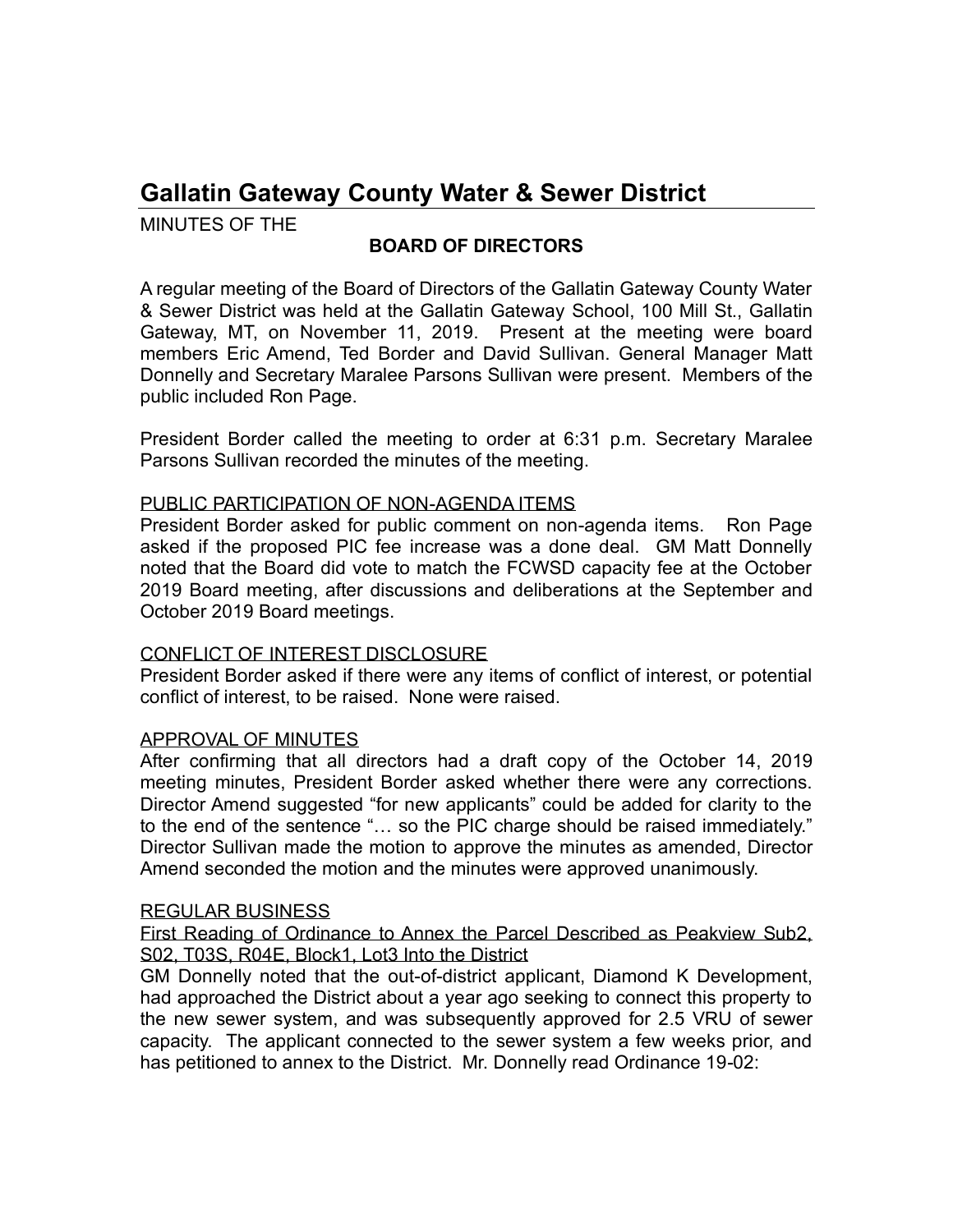#### Ordinance 19- 02

#### AN ORDINANCE ACCEPTING THE ANNEXATION PETITION OF DIAMOND K DEVELOPMENT LLC AT PEAKVIEW SUB 2, S02, T03 S, R04E, BLOCK 1, LOT 3, ACRES 1.78 FOR ANNEXATION INTO THE GALLATIN GATEWAY COUNTY WATER AND SEWER DISTRICT

WHEREAS, Diamond K Development LLC submitted a petition for annexation of a parcel of land described as PEAKVIEW SUB 2, S02, T03 S, R04E, BLOCK 1, LOT 3, ACRES 1.78 situated in Gallatin County, Montana, hereinafter also referred to as "Property", requesting that the Property be annexed into the Gallatin Gateway County Water and Sewer District; and

WHEREAS, the property is contiguous to the District boundary; and

WHEREAS, on November 11, 2019 at a duly noticed meeting of the Board of Directors, the Board considered the Petition to annex the Property as contiguous property and determined that the system will have sufficient future capacity to provide service to the Property; and

WHEREAS, Diamond K Development LLC has filed application for 2.5 Volume Ratio Units (VRU) of wastewater treatment capacity and agreed to pay the applicable capacity charge and monthly fees associated with the application;

NOW THEREFORE BE IT ORDAINED BY THE BOARD OF DIRECTORS OF THE GALLATIN GATEWAY COUNTY WATER AND SEWER DISTRICT AS FOLLOWS: The Board by passage of this ordinance does agree to annex the property described as PEAKVIEW SUB 2, S02, T03 S, R04E, BLOCK 1, LOT 3, ACRES 1.78 situated in Section 2, Township 03 South, Range 04 East, Gallatin County, Montana into the District.

Mr. Donnelly noted the second reading of the ordinance will occur at the December 2019 board meeting and shall be in effect 30 days after the second reading. Public comment was offered by Mr. Page, who noted that the Ordinance looks thorough and complete. Director Amend moved to approve the first reading of Ordinance 19-02; Director Sullivan seconded. There was no Board discussion. The motion passed 3-0.

### REPORT OF OFFICERS, STANDING COMMITTEES, AND SPECIAL **COMMITTEES**

General Manager Report, Treasurer Report, Approval of Expenditures

GM Matt Donnelly provided the report. He noted that an upgrade to the SCADA radio was completed on October 16. This was a required maintenance item to upgrade the radio from 3G cellular to 4G, and required disconnecting SCADA inputs. The inputs were replaced incorrectly, resulting in improper SCADA readings for two weeks until it was corrected on November 3. He noted, however, that flow totals have been properly computed based upon direct readings from the vault. There were no collection system or lift station issues to report. Mr. Donnelly also advised that he is working with USDA Rural Development on obtaining grant funds for some final operational and safety items